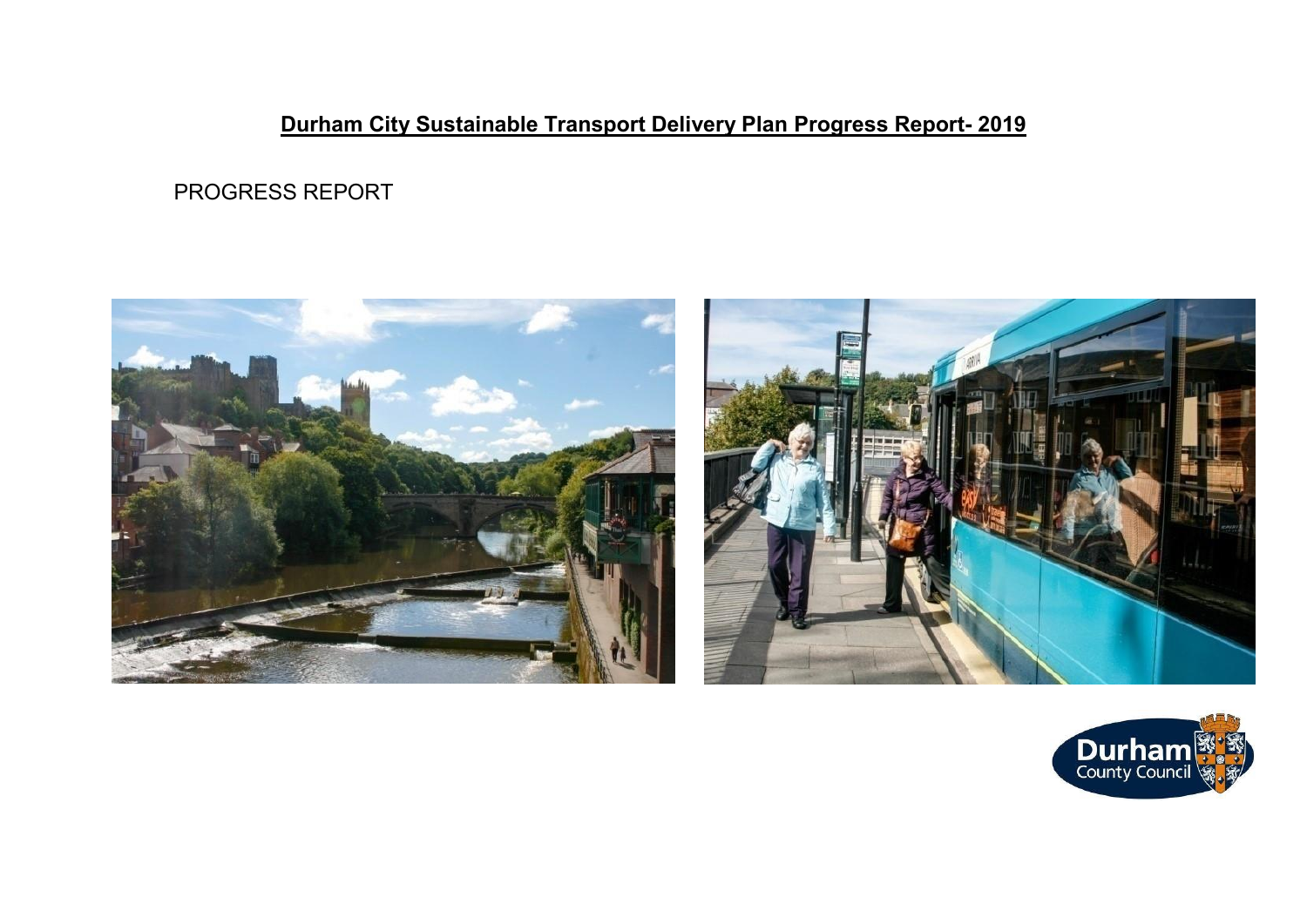#### **Introduction**

This report maps the progress made to the sustainable transport initiatives laid out in the 2019 Durham City Sustainable Transport Delivery Plan (DC STDP), to change and improve the provision of sustainable transport in the City at a time when there is the opportunity to shape the future development of Durham. The 2019 plan was developed from the 2016 STDP and prepared in accordance with the objectives set out in the Sustainable Community Strategy.

This Sustainable Transport Delivery Plan set out to develop a transport system that helps people become more active, walking and cycling more often; that promotes greater use of cleaner, greener public transport; and that provides a catalyst for reducing the impact of motor vehicles on people's lives in Durham City; on road safety, on local air quality, and on the built environment of the City. The plan proposed to tie in with the aims of the World Heritage Site Management Plan and the Conservation Area Appraisal.

This report will review progress made in rail, cycle, bus and pedestrian services and infrastructure, according to the key measures and objective indicators outlined in the STDP 2019 (pp 78-79). The report will review what has happened in Durham City since the launch of the DC STDP in 2016; and will also provide us with an opportunity to 'look into the future' and update the Infrastructure Delivery Plan where appropriate.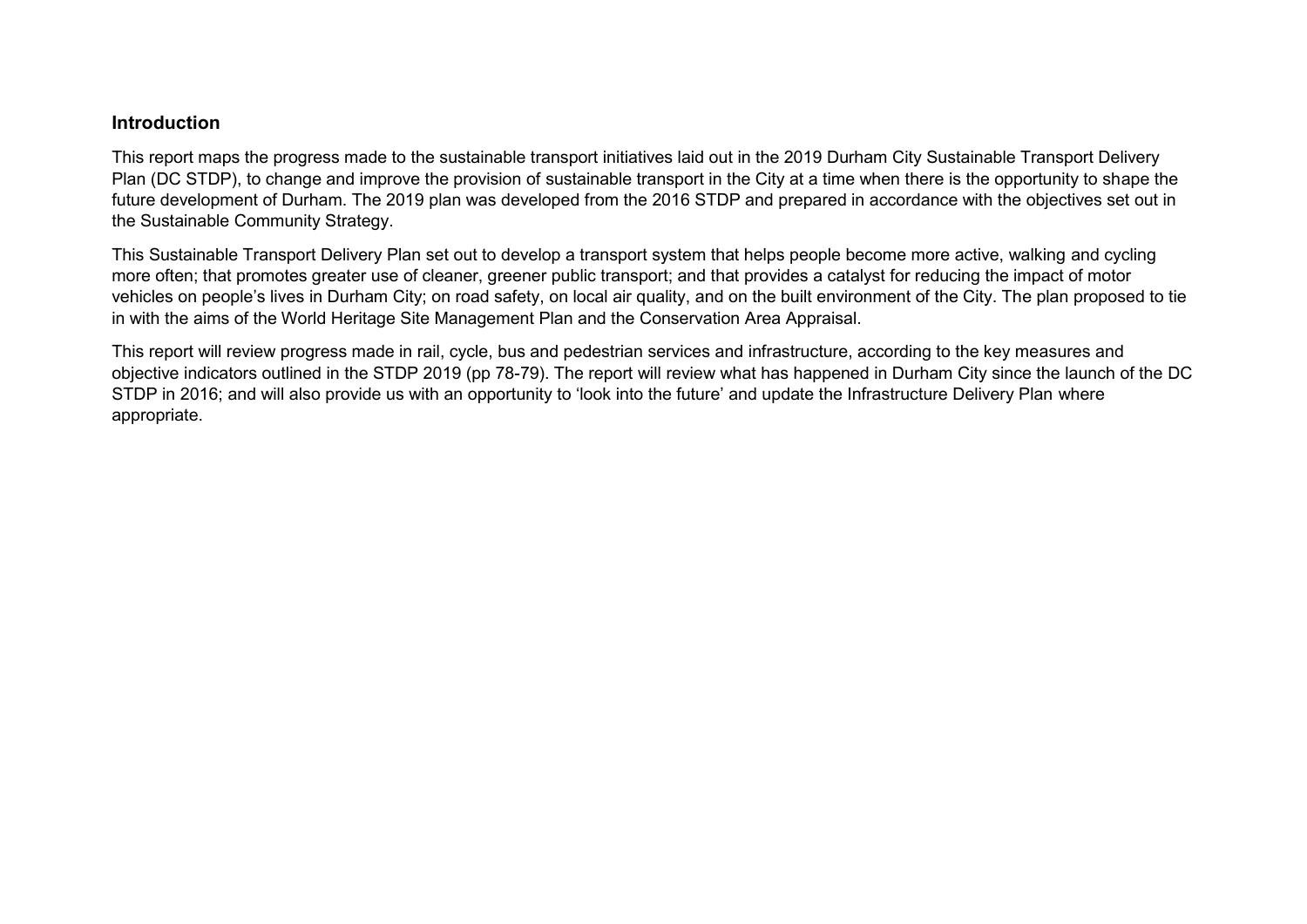## **Progress mapped in the key measures**

**Workplace Travel Planning:** Employer sites with workplace travel plans as a condition of their plan being approved.

| Progress 2016/17                                                                                                                    | Progress 17/18                                                                                                                                                                                                                                                                                                                                                                                                                                                 | <b>Progress 2019</b>                                                                                                                                                                                                                                                                                                                                                                                                                                                                                                                                                                                                                         |
|-------------------------------------------------------------------------------------------------------------------------------------|----------------------------------------------------------------------------------------------------------------------------------------------------------------------------------------------------------------------------------------------------------------------------------------------------------------------------------------------------------------------------------------------------------------------------------------------------------------|----------------------------------------------------------------------------------------------------------------------------------------------------------------------------------------------------------------------------------------------------------------------------------------------------------------------------------------------------------------------------------------------------------------------------------------------------------------------------------------------------------------------------------------------------------------------------------------------------------------------------------------------|
| <b>UHND Hospital proposed A&amp;E</b><br>extension 2016<br>Philips, Belmont Industrial Estate<br>Durham University (lower Mountjoy) | Milburngate House (approved)<br>Maiden Castle Sports Centre<br>(approved)<br>The Gates, Milburngate (approved)<br>In 2017 the Living Streets 'walk to' project<br>engaged with workplaces to encourage<br>employees to walk more. The charity<br>engaged with over 300 employees across the<br>city who made a pledge to walk more a day.<br>70% of employees met the pledge. The most<br>popular pledge event site was Durham<br>County Council, County Hall. | Dragon Lane retail development<br>(awaiting planning approval)<br>Durham County Council new HQ<br>$\bullet$<br>(awaiting planning approval)<br>Framwellgate Well House, Diamond<br>Terrace (awaiting planning approval)<br>Former swimming baths, Elvet<br>Waterside (awaiting planning<br>approval)<br>In 2018 the Living Streets project data<br>reports that 50% of employees walked more<br>and 10% walked a lot more because of the<br>'work to' project and pledge events. Living<br>Streets will produce a year 2 progress report<br>in 2018/19.<br>Developing improved planning conditions,<br>monitoring systems and enforcement to |
|                                                                                                                                     |                                                                                                                                                                                                                                                                                                                                                                                                                                                                | ensure implementation and delivery of<br>sustainable transport initiatives to support<br>modal shift.                                                                                                                                                                                                                                                                                                                                                                                                                                                                                                                                        |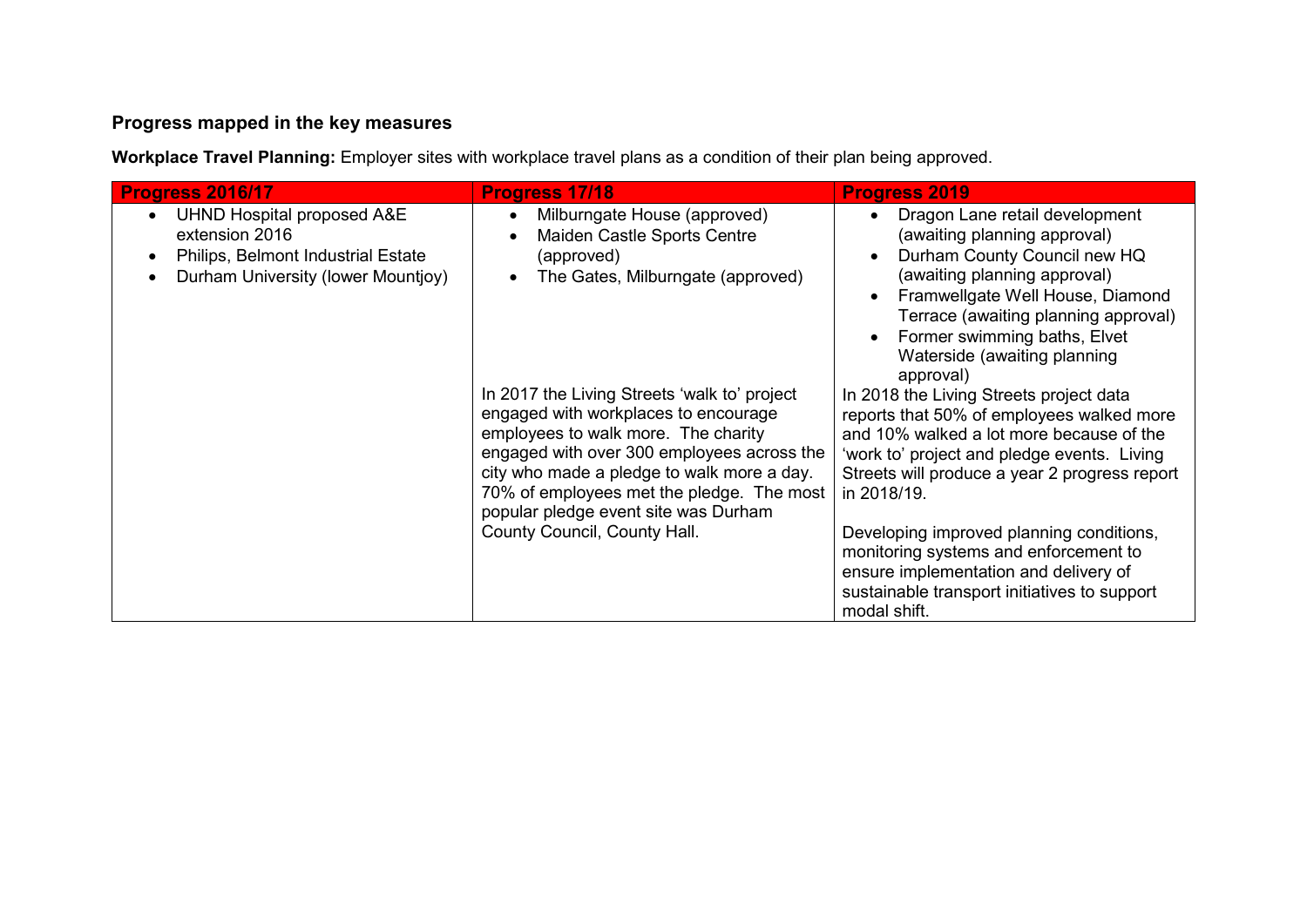# **School Travel Planning**

| Progress 2016/17                            | Progress 17/18                                              | <b>Progress 2019</b>                                                        |
|---------------------------------------------|-------------------------------------------------------------|-----------------------------------------------------------------------------|
| Living Streets funding                      | Living streets funding                                      | Living streets funding (secure to 2020)                                     |
| Further Living Streets statistics to follow | Further Living Streets statistics to follow associated with |                                                                             |
| associated with audits, school              | audits, school engagement & walk to school data             | Developing improved planning                                                |
| engagement & walk to school data            |                                                             | conditions, monitoring systems and                                          |
|                                             | Framwellgate Moor Primary School (approved travel plan      | enforcement to ensure implementation                                        |
|                                             | as a condition of planning approval)                        | and delivery of sustainable transport<br>initiatives to support modal shift |
|                                             |                                                             |                                                                             |
|                                             |                                                             | Hands up survey data is requested                                           |
|                                             |                                                             | from schools twice a year to enable                                         |
|                                             |                                                             | Durham County Council to monitor                                            |
|                                             |                                                             | modal travel to school. Living Streets                                      |
|                                             |                                                             | are supporting schools to deliver                                           |
|                                             |                                                             | sustainable travel initiatives (external                                    |
|                                             |                                                             | funding secured from DfT until 2020).                                       |

**Residential Travel Planning** Residential sites with travel plans as a condition of their plan being approved

| <b>Progress 2016/17</b> | <b>Progress 17/18</b> | <b>Progress 2019</b>                  |
|-------------------------|-----------------------|---------------------------------------|
| Mount Oswald (approved) |                       | Developing improved planning          |
|                         |                       | conditions, monitoring systems and    |
|                         |                       | enforcement to ensure implementation  |
|                         |                       | and delivery of sustainable transport |
|                         |                       | initiatives to support modal shift.   |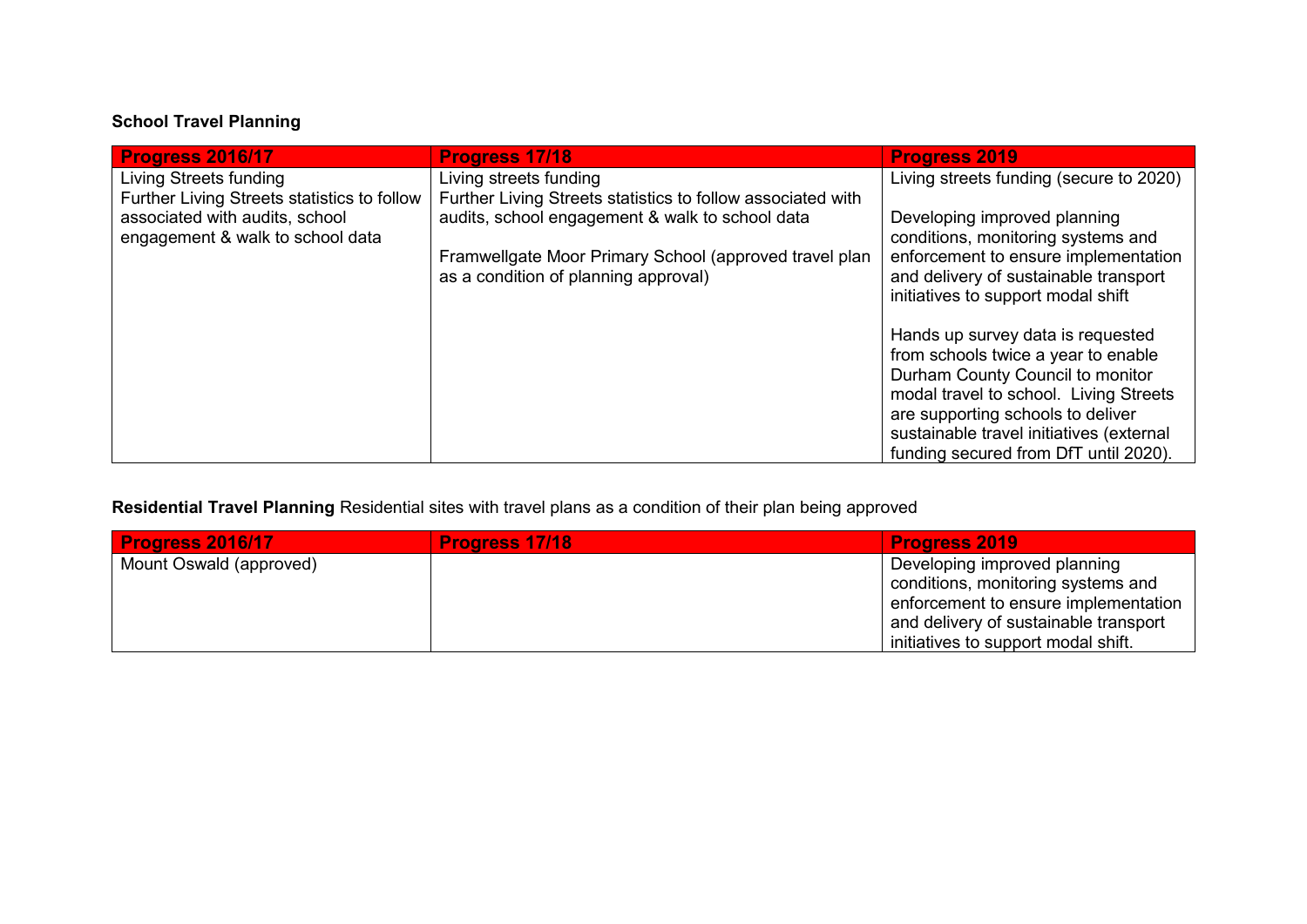# **Large investment in cycling infrastructure**

| <b>Progress 2016/17</b>                                                       | <b>Progress 17/18</b>                                         | <b>Progress 2019</b>                                                        |
|-------------------------------------------------------------------------------|---------------------------------------------------------------|-----------------------------------------------------------------------------|
| In 2016, the Council created and                                              | In early 2018 part-time traffic signalling was installed      | There are proposed improvements to                                          |
| circulated a cycle map that illustrated                                       | between Newton Hall and the Arnison Centre past the           | the Sherburn Retail link road from                                          |
| cycle routes in and around the city                                           | school along Pit Lane, which made cycling safer along         | Dragon Lane to Renny's Lane which                                           |
| including links to wider cycle routes.                                        | that road.                                                    | could improve NCN14 by removing                                             |
| The map also detailed the types of                                            |                                                               | hazardous right hand turn in both                                           |
| infrastructure that were available for                                        | In 2018 the DfT introduced Local Cycling and Walking          | direction; providing a safer more direct                                    |
| cyclists such as bridleways, traffic free                                     | Infrastructure Plans (LCWIP) for Local Authorities to         | route.                                                                      |
| paths, cycle routes and on-road cycle                                         | include in their sustainable transport strategy. The          |                                                                             |
| routes. The map also doubles as a                                             | council is in the process of developing this plan. The        | The A177 Shincliffe Peth will have a                                        |
| guide giving information on the code of                                       | priority is for each of the 12 main towns in the County to    | deceleration lane installed so cyclists                                     |
| conduct for cyclists in Durham City                                           | have a LCWIP, with Durham City proposed as the first          | can safely turn left onto the cycle path                                    |
| centre, common road signs for cyclists                                        | one.                                                          | to Maiden Castle. The council is                                            |
| to be aware of, tips for cycling to work                                      |                                                               | working with Durham University on this                                      |
| or school and bike maintenance advice.                                        | Cycling and pedestrian improvements have been made            | project as it is on University owned                                        |
| The map plotted the local schools in the                                      | in Gilesgate from the footbridge crossing the A690 to         | land.                                                                       |
| area so that sustainable school travel                                        | Heavyside Place, including lighting improvements along        |                                                                             |
| could be planned by residents as well<br>as work travel.                      | this stretch.                                                 | As part of the Great North Cycleway                                         |
|                                                                               | The council continues to support the 'ParkThatBike'           | (NCN7250) from Blyth to Darlington,<br>the cycle route on the A167 from the |
|                                                                               | scheme to provide cycle parking across the County.            | Cock of the North roundabout to Millhill                                    |
| The cycle route from Belmont Park and<br>Ride to West Rainton was improved to | Within the City area, 46 units were fitted in 2016, 38 units  | lane will be restored and resurfaced to                                     |
| provide a safe travel link in and out of                                      | in 2017 and 10 units so far in 2018.                          | provide a safer cycling route.                                              |
| the City via Belmont for cyclists.                                            |                                                               |                                                                             |
| The footpath from Pity Me to Sniperly                                         | Cycle parking in city has been installed at the new           | Options for marketplace cycle parking                                       |
| was converted into a shared use route                                         | passport office and Wearhouse. Freemans Quay also             | are under review.                                                           |
| to provide a sustainable travel link for                                      | has cycle parking and bike repair station. Bus station        |                                                                             |
| cyclists as well as pedestrians.                                              | parking removed due to underuse.                              | Routes to be identified within 5 miles                                      |
|                                                                               |                                                               | of Durham City Centre as a strategic                                        |
| The Pity Me links path lighting and                                           | A new rail station link path has been built to improve        | aim of the forthcoming County Durham                                        |
| improved walkway to school in pity me.                                        | access for cyclists leading up to the rail station. A counter | <b>Strategic Cycling and Walking Delivery</b>                               |
| James to update.                                                              | has been installed on this path for monitoring purposes       | Plan 2018-28                                                                |
|                                                                               | and data shows that footfall across this path is high.        |                                                                             |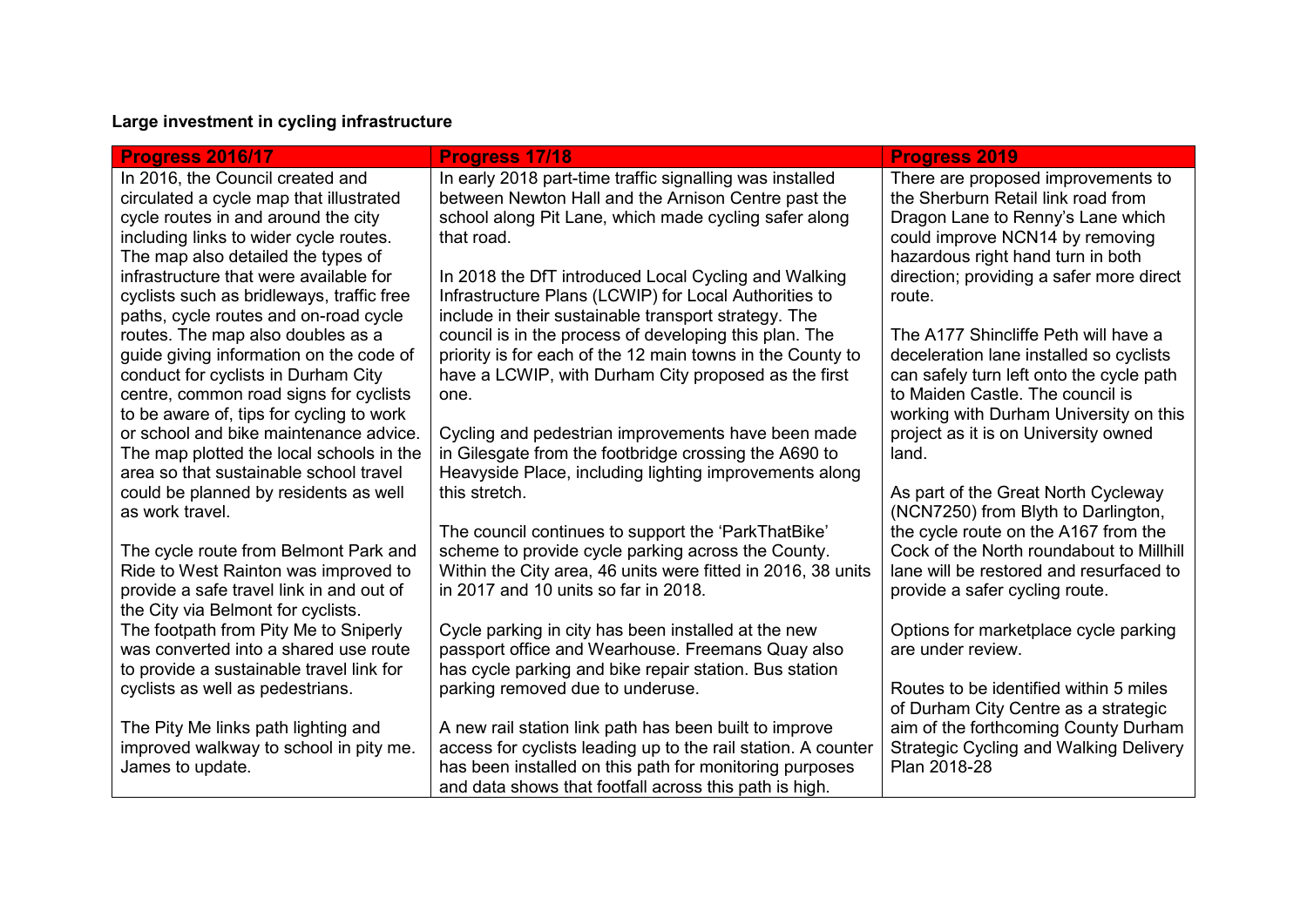| Durham City Railway was fitted with a    |                                                          |  |
|------------------------------------------|----------------------------------------------------------|--|
| secure membership based long stay        | The footways outside St Leonard's school and the         |  |
| cycle parking including secure           | footway to Southfield Way have been resurfaced to make   |  |
| compound CCTV, technological             | it safer for pedestrians and cyclists.                   |  |
| security access (pin or swipe). The rail |                                                          |  |
| station also had improved cycle parking  | The path along the riverside, from Counts house to the   |  |
| on both platforms.                       | Boathouse by Elvet Bridge, has been resurfaced for safer |  |
|                                          | travel along this route.                                 |  |

### **Improved bus station**

| <b>Progress 2016/17</b>                                                                                                                                                                        | <b>Progress 2017/18</b> | <b>Progress 2019</b>                                                                                                              |
|------------------------------------------------------------------------------------------------------------------------------------------------------------------------------------------------|-------------------------|-----------------------------------------------------------------------------------------------------------------------------------|
| The bus station was fitted with eleven<br>improved real time displays to predict<br>arrival times of buses to give customers<br>quick and easy access to the times of<br>buses at the station. |                         | Proposals for further future<br>improvements to the bus station and<br>surrounding infrastructure are still<br>under development. |

## **Reprioritising A690**

| <b>Progress 2016/17</b>                  | <b>Progress 2017/18</b>                                    | <b>Progress 2019</b>             |
|------------------------------------------|------------------------------------------------------------|----------------------------------|
| Traffic signals installed at Gilesgate & | Co-ordinated operation of traffic signal junctions         | Ongoing preparation and works to |
| Leazes Bowl roundabouts as first         | implemented. Additional works carried out and              | commission and validate the      |
| phase of project to regulate the flow of | equipment and communications systems installed in          | UTC/SCOOT system.                |
| traffic through Durham City on the A690  | preparation for introducing Urban Traffic Control/SCOOT.   |                                  |
| and New Elvet by co-ordinating the       |                                                            |                                  |
| operation of traffic signals at critical | There is ongoing signalling work being carried out at the  |                                  |
| junctions.                               | Leazes Bowl and Gilesgate roundabouts so that the          |                                  |
|                                          | UTC/SCOOT signalling systems will be able to cope with     |                                  |
| The Leazes Bowl junction bus stops       | unpredictable travel patterns such as dealing with         |                                  |
| were reconfigured and improved with      | increased traffic flows as a result of traffic diversions. |                                  |
| bus shelters and real time displays.     | This is due to be completed by the end of the financial    |                                  |
|                                          | year.                                                      |                                  |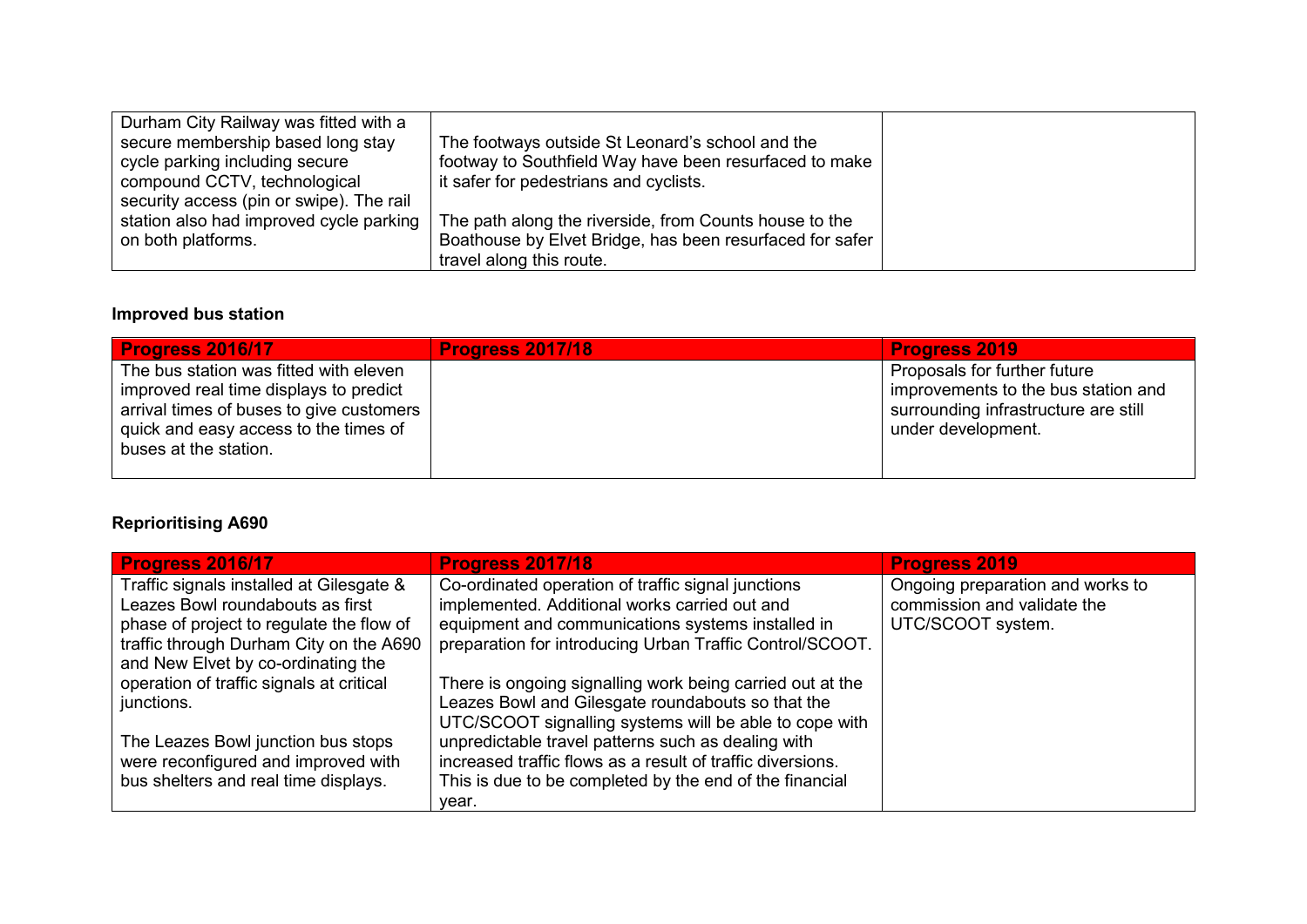### **Improved pedestrian environments**

| Progress 2016/17                                                                                                                                           | <b>Progress 2017/18</b>                                                                                                                                                                                                             | <b>Progress 2019</b>                                                                                                                                                                                                                                                                                                                                                                                                                                                                                                                                                                                                          |
|------------------------------------------------------------------------------------------------------------------------------------------------------------|-------------------------------------------------------------------------------------------------------------------------------------------------------------------------------------------------------------------------------------|-------------------------------------------------------------------------------------------------------------------------------------------------------------------------------------------------------------------------------------------------------------------------------------------------------------------------------------------------------------------------------------------------------------------------------------------------------------------------------------------------------------------------------------------------------------------------------------------------------------------------------|
| Pelaw woods walkway was fully opened<br>after the walkway and cycle route was<br>reinstated following a landslide during<br>storm Desmond in December 2015 | Neville's Cross junction islands were remodelled and<br>signalling was refurbished to improve the pedestrian<br>areas and pedestrian crossings.                                                                                     | Improvements to the rail underpass at<br>Durham railway station are scheduled<br>to start in January 2019. This is an<br>LNER scheme with contribution from                                                                                                                                                                                                                                                                                                                                                                                                                                                                   |
| North Road pedestrian, public realm<br>and accessibility improvements.                                                                                     | The pedestrian areas on Elvet Bridge were improved so<br>that roads could be closed to traffic, while allowing<br>pedestrians to use the areas during events such<br>Lumiere, the Christmas light switch on and the Miners<br>Gala. | the council, which enabled the project.<br>This will provided a safer and more<br>attractive route between the rail<br>platforms.                                                                                                                                                                                                                                                                                                                                                                                                                                                                                             |
|                                                                                                                                                            |                                                                                                                                                                                                                                     | The council continues to work in<br>partnership with the university to<br>address and improve pedestrian<br>access, congestion and safety with<br>proposals for pedestrian super routes<br>around and through the city, new<br>junctions with pedestrian stages,<br>raised pedestrian crossings, new wide<br>and improved footpaths and<br>reconfiguration of junctions. One<br>significant route has been identified<br>running north to south between the Hill<br>colleges in the south and city centre in<br>the north to provide increased<br>provision for pedestrians along South<br>Road, Church Street and New Elvet. |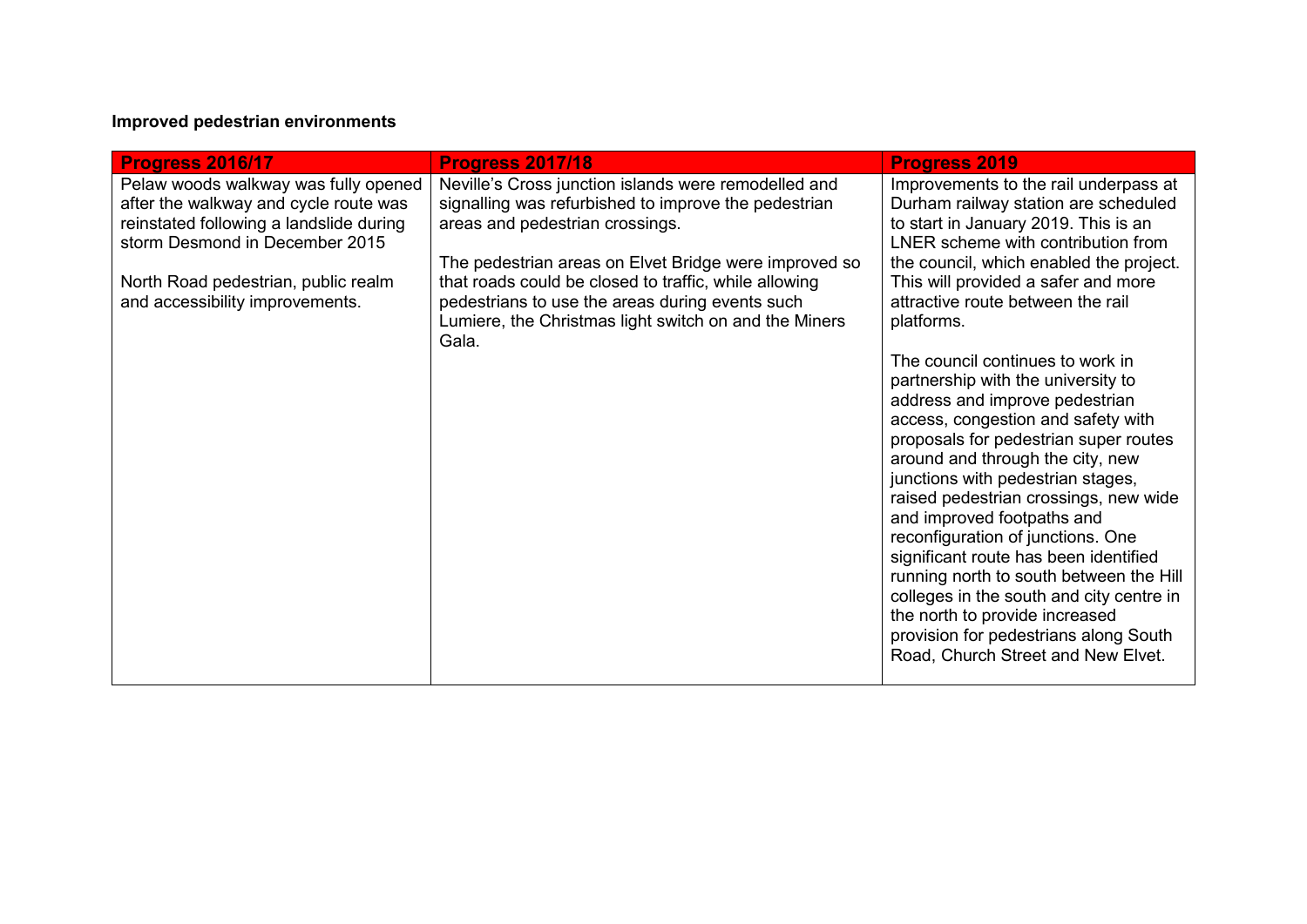### **Progress in objective and indicators**

| <b>Objective</b>                                                                                       | <b>Indicator</b>                                                                                                                                           | <b>Baseline</b>                                                                                                                                                                   | <b>Target</b>                                                                                | <b>Progress</b>                                                                                                                                                                                                                                                                                                                                                                                                                                           |
|--------------------------------------------------------------------------------------------------------|------------------------------------------------------------------------------------------------------------------------------------------------------------|-----------------------------------------------------------------------------------------------------------------------------------------------------------------------------------|----------------------------------------------------------------------------------------------|-----------------------------------------------------------------------------------------------------------------------------------------------------------------------------------------------------------------------------------------------------------------------------------------------------------------------------------------------------------------------------------------------------------------------------------------------------------|
| To support<br>economic<br>growth and<br>improve access<br>to economic<br>opportunity in<br>Durham City | Accessibility of Durham<br>City Centre as an<br>employment centre<br>(access within one hour<br>and by 08:30 by public<br>transport.                       | Accessibility as an<br>employment centre.<br>Baseline in 2016-<br>Durham City 72.35%                                                                                              | Maintain or improve<br>accessibility of<br>Durham City Centre<br>as an employment<br>centre. | Improvements were made to the New Elvet<br>bus stop, which was relocated and improved.<br>Accessibility as an employment centre.<br>Baseline in 2018- Durham City 73.5%                                                                                                                                                                                                                                                                                   |
| To improve<br>access to<br>education,<br>training and<br>economic<br>opportunity for                   | Percentage of primary<br>school pupils walking,<br>cycling or using public<br>transport to school<br>identified through<br>hands-up survey                 | <b>Baseline 2016/17</b><br>(obtained from Durham<br><b>County Council school</b><br>hands up survey data)<br>Primary 47%                                                          | Target for a 15%<br>increase in use of<br>walking, cycling or<br>public transport            | 2017/18<br>Primary 52%<br>Hands up survey data is requested from<br>schools twice a year to enable Durham<br>County Council to monitor modal travel to<br>school. Living Streets are supporting schools<br>to deliver sustainable travel initiatives<br>(external funding secured from DfT until<br>2020).                                                                                                                                                |
| young people in<br>Durham City                                                                         | Percentage of students<br>walking, cycling or<br>using public transport to<br>training opportunities<br>identified through site<br>travel plan monitoring. | Baseline 2016<br>(obtained from Durham<br><b>University Sustainable</b><br>Travel Plan/Mode of<br>travel survey)<br>Students walking,<br>cycling or using public<br>transport 92% | Target for a 15%<br>increase in use of<br>walking, cycling or<br>public transport.           | Students walking, cycling or using public<br>transport -<br>2017: 90%<br>2018: 93%<br>The council continues to work in partnership<br>with the university to develop and implement<br>travel plans for various sites.<br>The University made a variation to a bus<br>contract that operates in the Durham District<br>zone. The contract now allows staff and<br>students to travel on an Arriva bus within the<br>Durham District Zone from £1 per day - |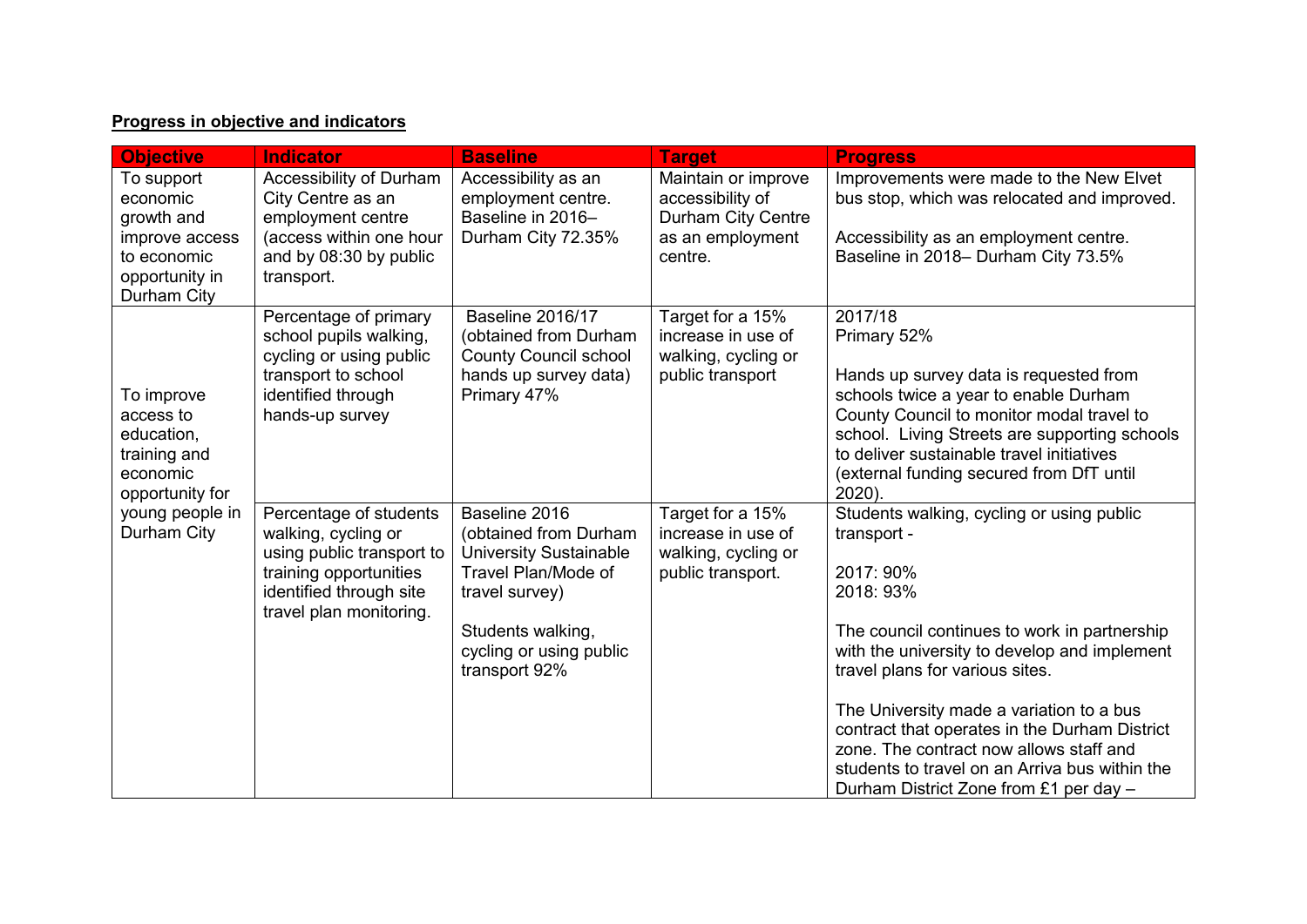|                                                                                         |                                                                                                                 |                                                                                                                      |                                                                                          | students can go beyond the boundary to<br>Newcastle. The numbers continue to grow<br>each month.                                                                                                                                                                                                                                                                                                                                                                                                                                                                                                                                                                                                                                                                                                                             |
|-----------------------------------------------------------------------------------------|-----------------------------------------------------------------------------------------------------------------|----------------------------------------------------------------------------------------------------------------------|------------------------------------------------------------------------------------------|------------------------------------------------------------------------------------------------------------------------------------------------------------------------------------------------------------------------------------------------------------------------------------------------------------------------------------------------------------------------------------------------------------------------------------------------------------------------------------------------------------------------------------------------------------------------------------------------------------------------------------------------------------------------------------------------------------------------------------------------------------------------------------------------------------------------------|
| To improve the<br>health of people<br>living, working<br>and studying in<br>Durham City | Level of nitrogen<br>dioxide at monitoring<br>sites within Durham Air<br><b>Quality Management</b><br>Area      | Baseline to be<br>established as part of<br><b>Air Quality</b><br>Management Area<br><b>Action Plan</b>              | Target to be<br>established as part<br>of Air Quality<br>Management Area<br>Action Plan. | Most of the Durham City sites where there is<br>annual mean data from the 2016 show a<br>decrease in the level of nitrogen dioxide from<br>2016 to 2017. There are three sites that have<br>increased, these are:<br>•A section of Alexandra Cres/Sutton Street on<br>the approach to the lights at the Crossgate<br>junction.<br>•A section of Gilesgate bank where the road<br>narrows.<br>•A section of Church Street, New Elvet in the<br>vicinity of the junction of Church Street &<br>Hallgarth Street.<br>Further improvements and initiatives<br>documented in the AQAP 2018 <sup>1</sup> will contribute<br>to lowering the levels of nitrogen oxide.<br>A report that sets out the impact of the Local<br>Plan on Air Quality in Durham City is also now<br>available on the County Durham Plan<br>evidence page. |
|                                                                                         | Percentage of primary<br>school pupils walking or<br>cycling to school<br>identified through<br>hands-up survey | <b>Baseline</b><br>2016/17 (obtained from<br>Durham County<br>Council school hands<br>up survey data)<br>Primary 46% | Target for a 10%<br>increase in use of<br>walking or cycling.                            | 2017/18<br>Primary 51%<br>Hands up survey data is requested from<br>schools twice a year to enable Durham<br>County Council to monitor modal travel to<br>school. Living Streets are supporting schools<br>to deliver sustainable travel Initiatives                                                                                                                                                                                                                                                                                                                                                                                                                                                                                                                                                                         |

<sup>&</sup>lt;sup>1</sup> Air Quality Action Plan can be found at http://www.durham.gov.uk/article/3825/Air-quality-in-Durham-City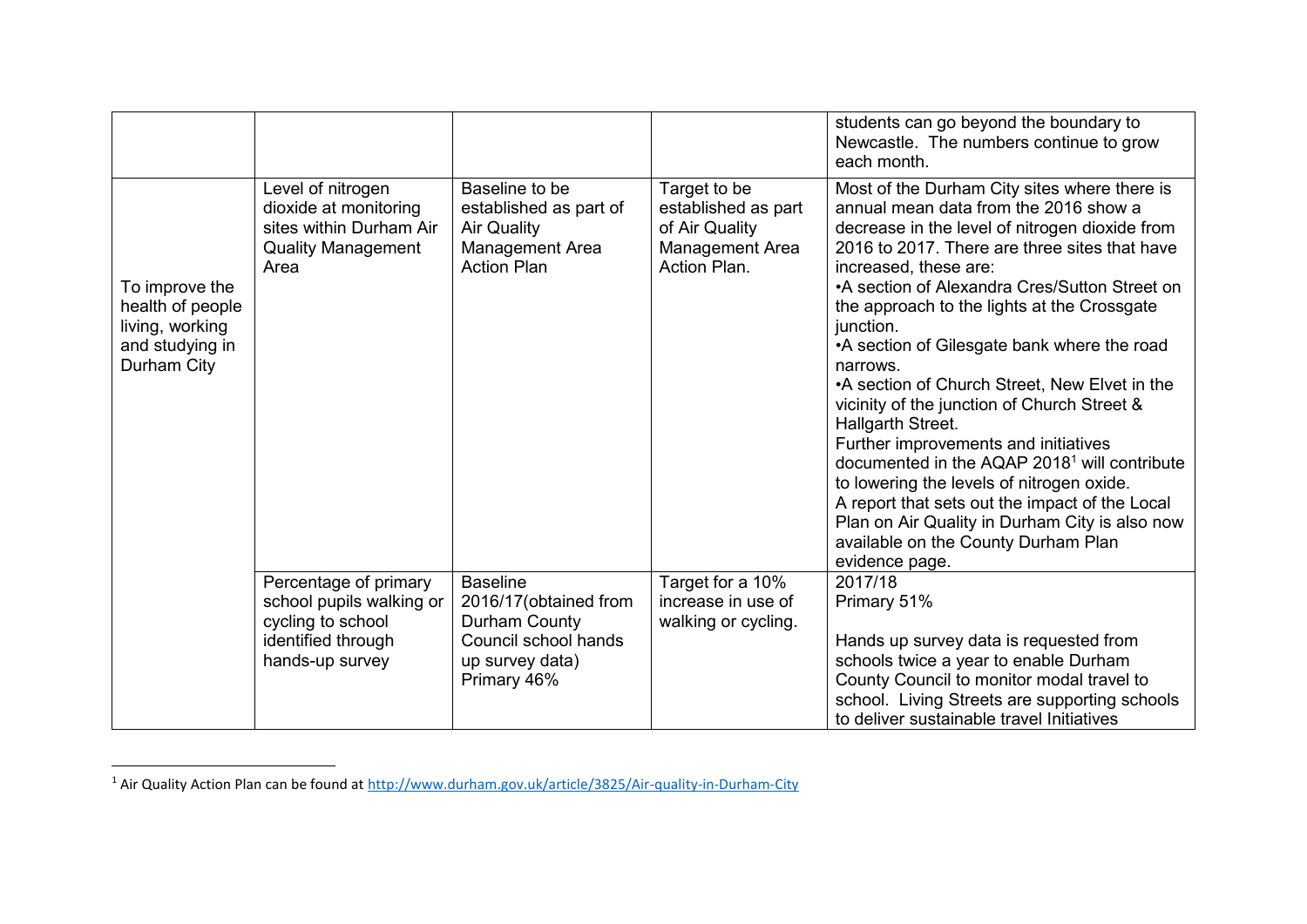|                                                                           |                                                                                                                      |                                                                                                                                                                                                                                                                               |                                                                                                | 2020).                                                                                                                                                                                                                                                                                                                                                  |                                                      | (external funding secured from DfT until |                                    |  |
|---------------------------------------------------------------------------|----------------------------------------------------------------------------------------------------------------------|-------------------------------------------------------------------------------------------------------------------------------------------------------------------------------------------------------------------------------------------------------------------------------|------------------------------------------------------------------------------------------------|---------------------------------------------------------------------------------------------------------------------------------------------------------------------------------------------------------------------------------------------------------------------------------------------------------------------------------------------------------|------------------------------------------------------|------------------------------------------|------------------------------------|--|
|                                                                           | Percentage of<br>employees walking or<br>cycling to work<br>identified through<br>employer travel plan<br>monitoring | Baseline 2017 (Go<br><b>Smarter to Work Final</b><br>Travel Survey report)<br>Walking 6%<br>Cycling 4.6%<br>This data is from Go<br>Smarter to Work 2017<br>final travel survey<br>report for the following<br>employment sites -<br>-ATOS County Durham<br>-Durham Cathedral | Target for a 10%<br>increase in use of<br>walking or cycling                                   | Out of 847 respondents to the Go Smarter to<br>Work Final Travel Survey, 50 walked to work<br>& 39 cycled, the baseline data comes from<br>these results. 2018 data will follow to map<br>progress.<br>Durham County Council is continuing to<br>secure travel plans with major employers in<br>the city as part of the planning application<br>process |                                                      |                                          |                                    |  |
|                                                                           |                                                                                                                      | -Durham County<br>Council (County Hall)<br>-Durham University<br>-HM Passport Office                                                                                                                                                                                          |                                                                                                |                                                                                                                                                                                                                                                                                                                                                         |                                                      |                                          |                                    |  |
| To improve the<br>safety of people<br>travelling<br>around Durham<br>City | Number of pedestrians<br>killed or seriously<br>injured annually in<br>Durham City                                   | -24 per year (average<br>over period 2010-2015)                                                                                                                                                                                                                               | 40% reduction                                                                                  | 2016<br>2017<br>2018<br>Total                                                                                                                                                                                                                                                                                                                           | Fatal<br>0<br>$\mathbf 0$<br>$\mathbf 0$<br>$\Omega$ | Serious<br>3<br>7<br>11                  | Total<br>3<br>$\overline{7}$<br>11 |  |
|                                                                           | Number of cyclists<br>killed or seriously<br>injured annually in<br>Durham City                                      | - 9 per year (average<br>over period 2010-2015)                                                                                                                                                                                                                               | 40% reduction                                                                                  | 2016<br>2017<br>2018<br>Total                                                                                                                                                                                                                                                                                                                           | Serious<br>2<br>3<br>0<br>5                          | Slight<br>6<br>8<br>6<br>20              | Total<br>8<br>11<br>6<br>25        |  |
| To enhance the<br>built and natural<br>environment of<br>Durham City      | Level of nitrogen<br>dioxide at monitoring<br>sites within Durham Air<br><b>Quality Management</b><br>Area           | Baseline to be<br>established as part of<br><b>Air Quality</b><br>Management Area<br><b>Action Plan</b>                                                                                                                                                                       | Target to be<br>established as part<br>of Air Quality<br>Management Area<br><b>Action Plan</b> |                                                                                                                                                                                                                                                                                                                                                         |                                                      | See progress from indicator 4 above      |                                    |  |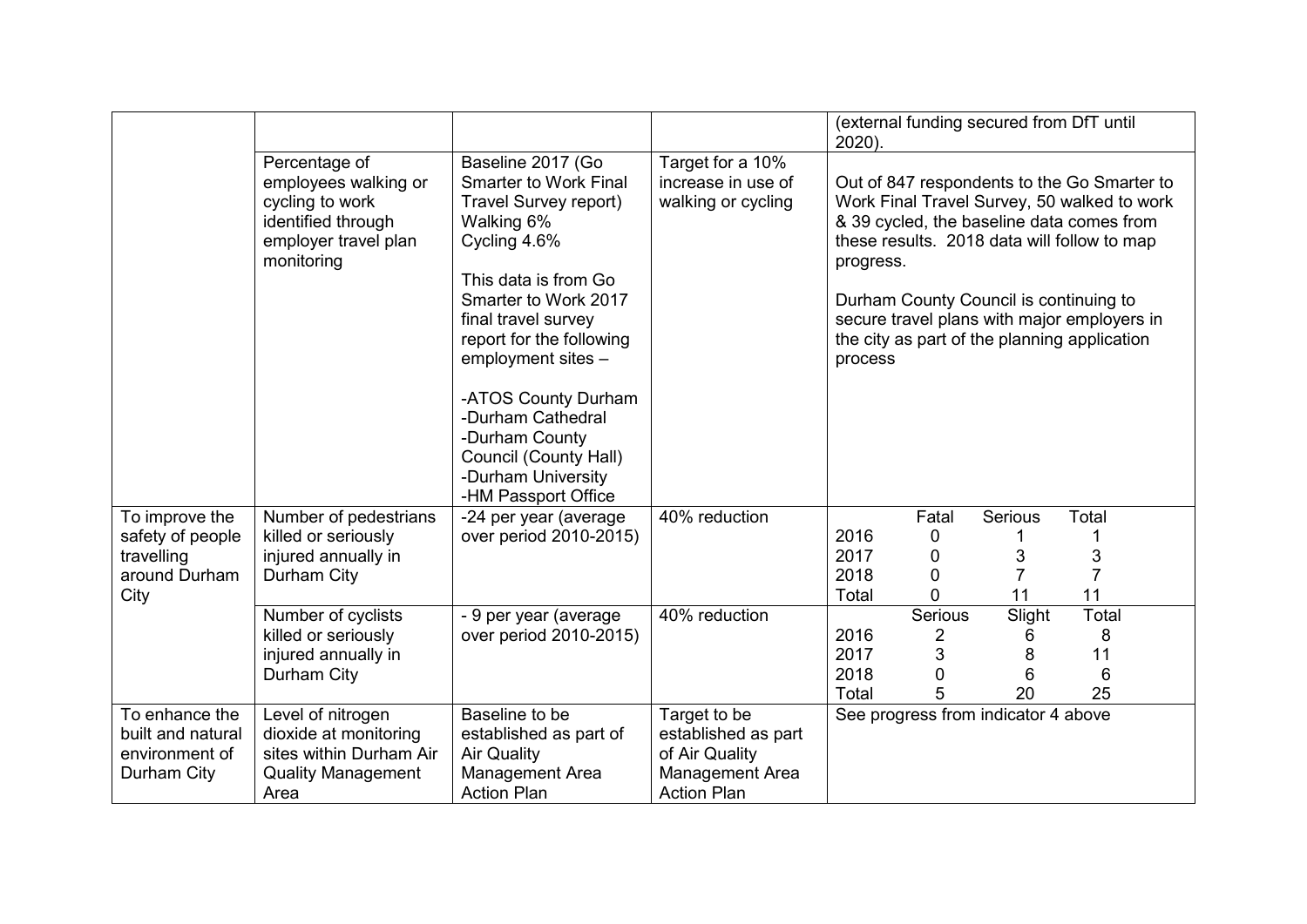#### **Analysis**

The individual measures in the DC STDP have their own merit while cumulative impact of individual measures also complement each other to chart progress of the DC STDP, which supports the CDP and the Air Quality Action Plan. It is important to review what progress is being made and plan for the next transport measures taking place to ensure the STDP is on course. The full potential of each measure's impact on their completion will be fully realised once the STDP evolves into Action Plans for each area and the relevant measures and objectives for each area are completed.

This report has broken down development of the sustainable transport key measures and objectives into progress made in the years since the plan was launched in 2016 and upcoming progress in the future; with additional updates to this report expected as progress continues to be made and the specifics of improvements in each area become more apparent. This is because the plan is a long-term vision to improve sustainable transport measures in Durham City.

#### **Workplace/Residential Travel Planning**

The developer/employer needs to produce a travel plan that meets the National Specification for Workplace Travel Plans (PAS 500:2008, Bronze level that Durham County Council adheres) which incorporates the following -

- Senior management support,
- Budget affirmation,
- Defined aims & objectives,
- Baseline survey data, site audit,
- Set annual targets for 5 years,
- Identify measures & interventions to achieve targets,
- Monitor and review performance

*Planning condition stipulated for workplace/residential sites - No building or use hereby permitted shall be occupied or the use commenced until a Travel Plan (conforming to the National Specification for Workplace Travel Plans, PAS 500:2008, Bronze level) comprising immediate, continuing and long term measures to promote and encourage alternatives to single occupancy car use has been prepared submitted to and approved in writing by the Local Planning Authority. The submitted details shall include mechanisms for monitoring and review over the life of the development. The Approved Travel Plan shall then be implemented, monitored and reviewed in accordance with the approved details.*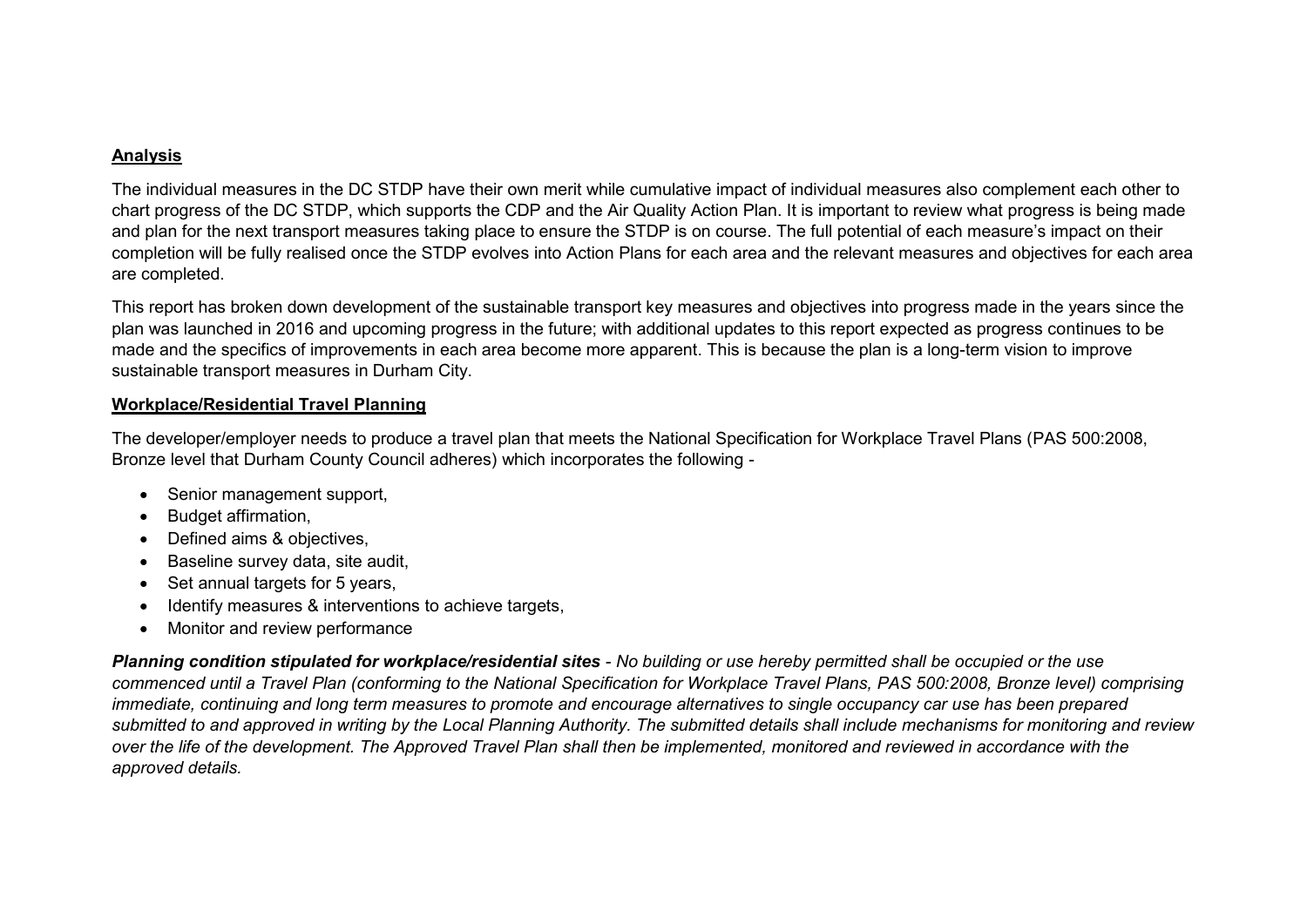#### **School Travel Planning**

The Living Streets initiative to encourage children to walk to school has been a success with an increase in children walking to school of 5% so far.

As part of the School Travel Planning schools need to produce a travel plan that achieves Modeshift STARS Bronze Level Accreditation (that Durham County Council adheres to) which incorporates the following –

- Travel & Transport Infrastructure
- Surveys, modal shift & targets
- Consultation
- Travel & transport issues
- Action plan & evidence to support completed tasks
- Accreditation

**Planning condition stipulated for school sites** *- No building hereby approved shall be occupied until a School Travel Plan, to achieve Bronze Level Accreditation within 1 year of the buildings first occupation, has been submitted to and approved in writing by the Local Planning Authority. The submitted details shall use Modeshift STARS to carry out this process and include mechanisms for monitoring and review over the life of the development and timescales for implementation. The approved Travel Plan shall be implemented, monitored and reviewed in accordance with the approved details.* 

As the tables demonstrate, positive work has been achieved these areas; travel plans have been secured with major employers in the city as part of major planning applications and Living Streets involvement with walking to school is ongoing until 2020. However, the ending of external funding has impacted on the resources available to deliver initiatives at major employment sites to change travel behaviour.

However, we are developing improved planning conditions, monitoring systems and enforcement to ensure implementation and delivery of sustainable transport initiatives to support modal shift. In addition, there have been no major residential applications approved in Durham City since 2017 that have required a residential travel plan as a condition of planning approval.

#### **Large investment in cycle infrastructure**

Large cycle infrastructure investment since 2016 has yielded significant progress, as documented, and this is forecast to continue as the table shows. The new cycling infrastructure mapped in this report demonstrates the council's commitment to sustainable transport. Another positive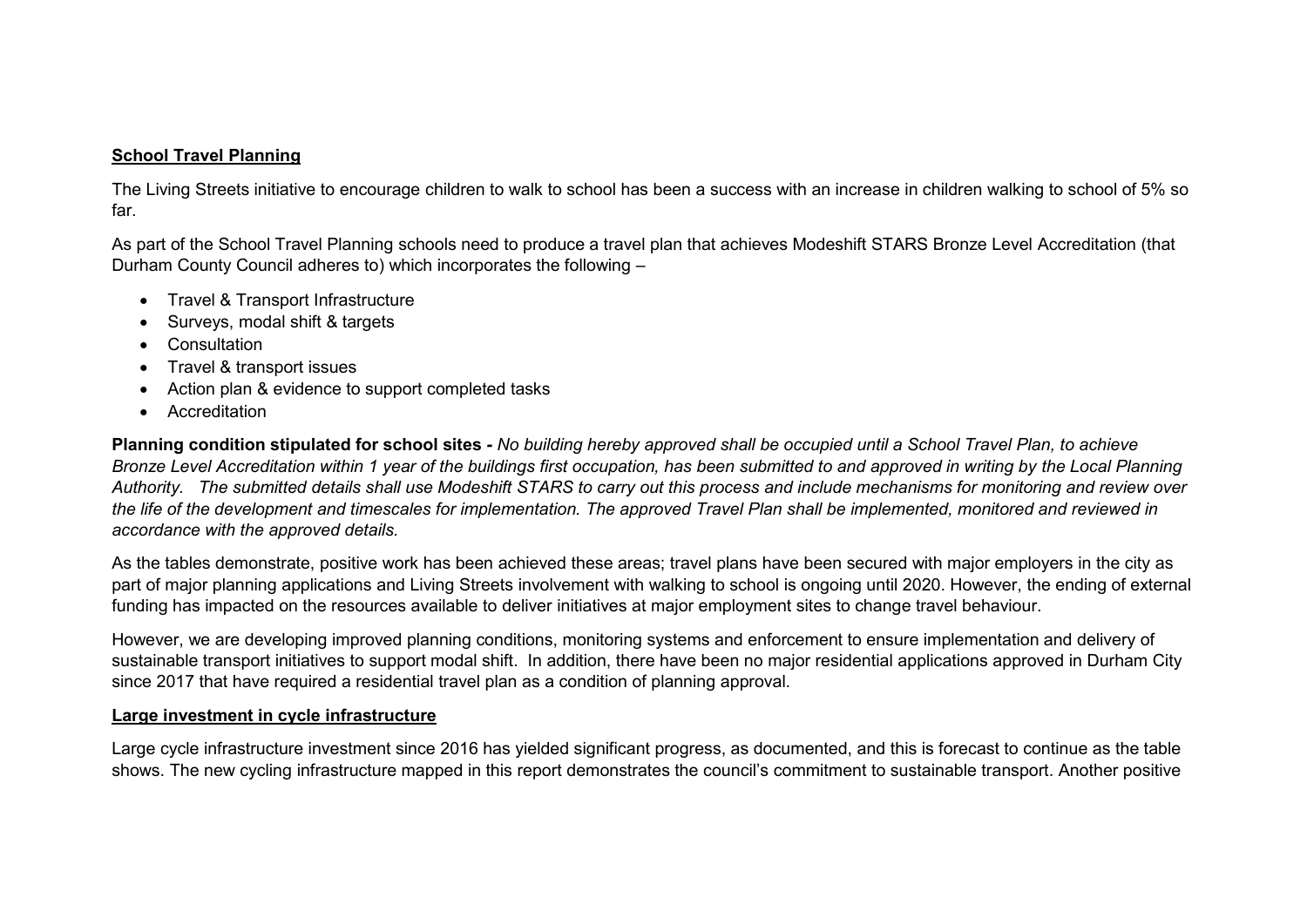is the large uptake of the infrastructure already completed such as the cycle parking, including secure parking at the rail station and the usage of the rail station link path to enable multiple methods of sustainable transport to commute to and from Durham City.

The cycle infrastructure links in and out of the city centre illustrate how the council is providing more services and infrastructure but its commitment to LCWIP and cycle route planning within 5 miles of the City centre demonstrates a long term strategic approach to encourage a modal shift to cycling to and from the City. The proposed progress for 2019 further underpins this joined up vision with measures to safely link other areas in and around Durham to the city centre.

#### **Improvements to the bus station.**

The information on progress made and progress proposed with improvements to the bus station are light but this is not because nothing is being done. Plans are being developed to create plans for a bus station that will offer the best solutions to the issues flagged in the DC STDP consultation around sustainable travel concerning buses and the location of the bus station.

#### **Reprioritising the A690**

Work to the A690 was completed in 2016/7. There were significant improvements made to the Gilesgate and Leazes Bowl roundabouts to address congestion, increase air quality provide improved experiences of bus services and travel. The benefits of the reprioritising of the A690 will have an ongoing positive impact for wider sustainable travel objectives in the plan such as lowering congestion and improving air quality and have a further positive impact when in conjunction with other key measures such as investment in cycle infrastructure to enable increased cycle use alongside encouraging public transport. In the long-term, the Northern Relief Route creates an opportunity to re-prioritise space on Milburngate Bridge bringing significant transport and environmental benefits as traffic is removed from the city centre and the Air Quality Management Area.

#### **Improvements to pedestrian environments**

The council acknowledges the multiple functions of Durham has as a city, from a city to commute in and out of, to study in, to work, to visit and as a tourist location. As such the measures to improve pedestrian areas and improvements proposed are wide ranging. From the ability to change the central city area into an exclusive pedestrian zone for large scale events, to improving accessibility for commuters and visitors, installing safer crossing systems for people walking around the city and making the riverside walk a more convenient and enjoyable route. Pedestrian improvements are also included as part of improved cycle infrastructure, such as better underpasses and attractive public access routes and lighting.

These improvements enable safer and more convenient commuting, more enjoyable visits to the city and riverside walks. There is still progress to be made with this measure with area action specific plans in place to achieve this.